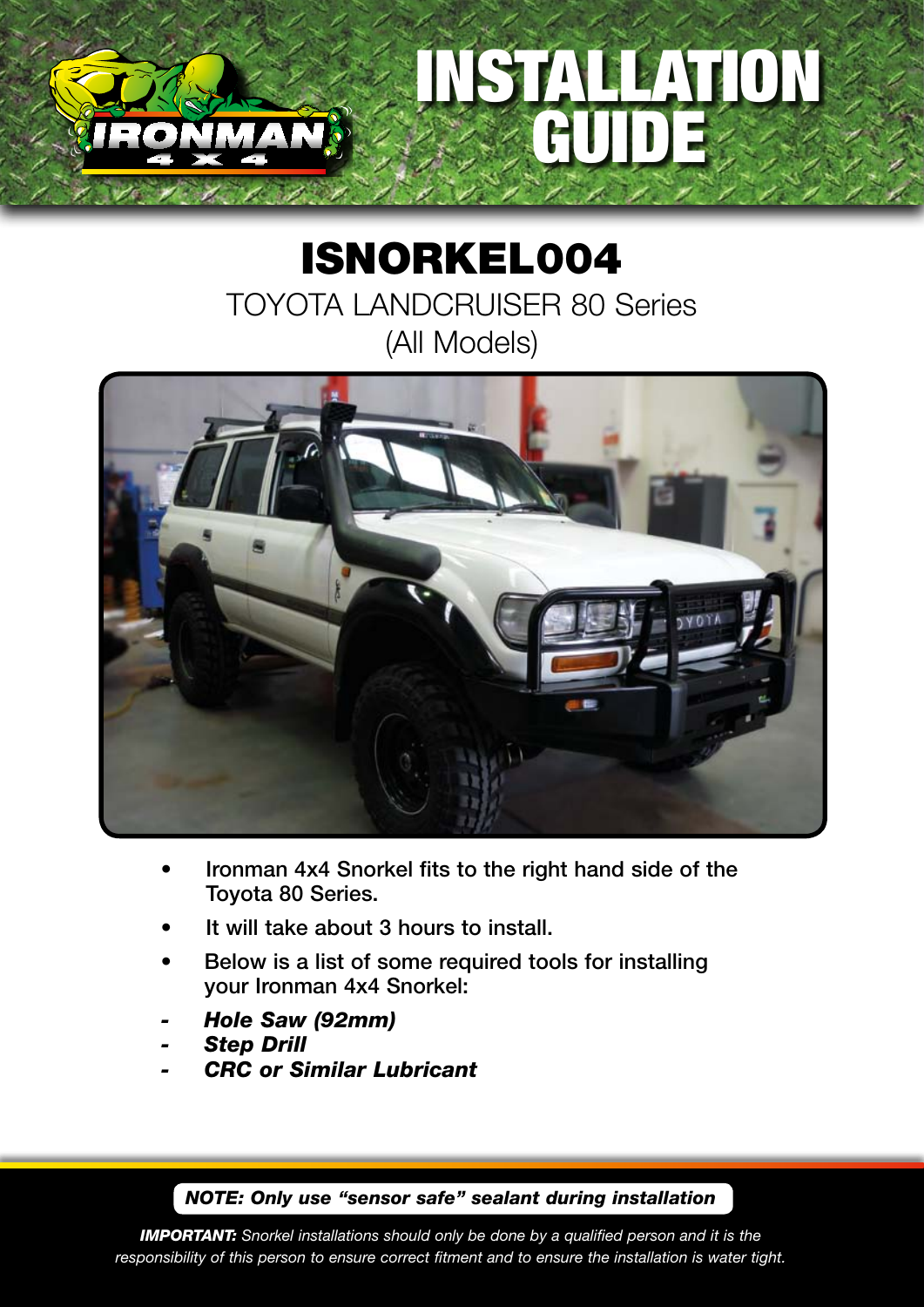

2. Remove air cleaner assembly, right hand front indicator and air entry duct located between inner and outer mudguards.

3. Apply masking tape to front mudguard and right hand windscreen pillar.

- 4 Tape template to mudguard making sure it is lined up with top of mudguard (bonnet opening) and rear of mudguard (door opening).
- 5. Using a felt tipped pen, mark all holes through template onto mudguard. Remove template.
- 6. Drill stud mounting holes to 16mm and using a 92mm hole saw, cut the remaining hole for air entry duct.









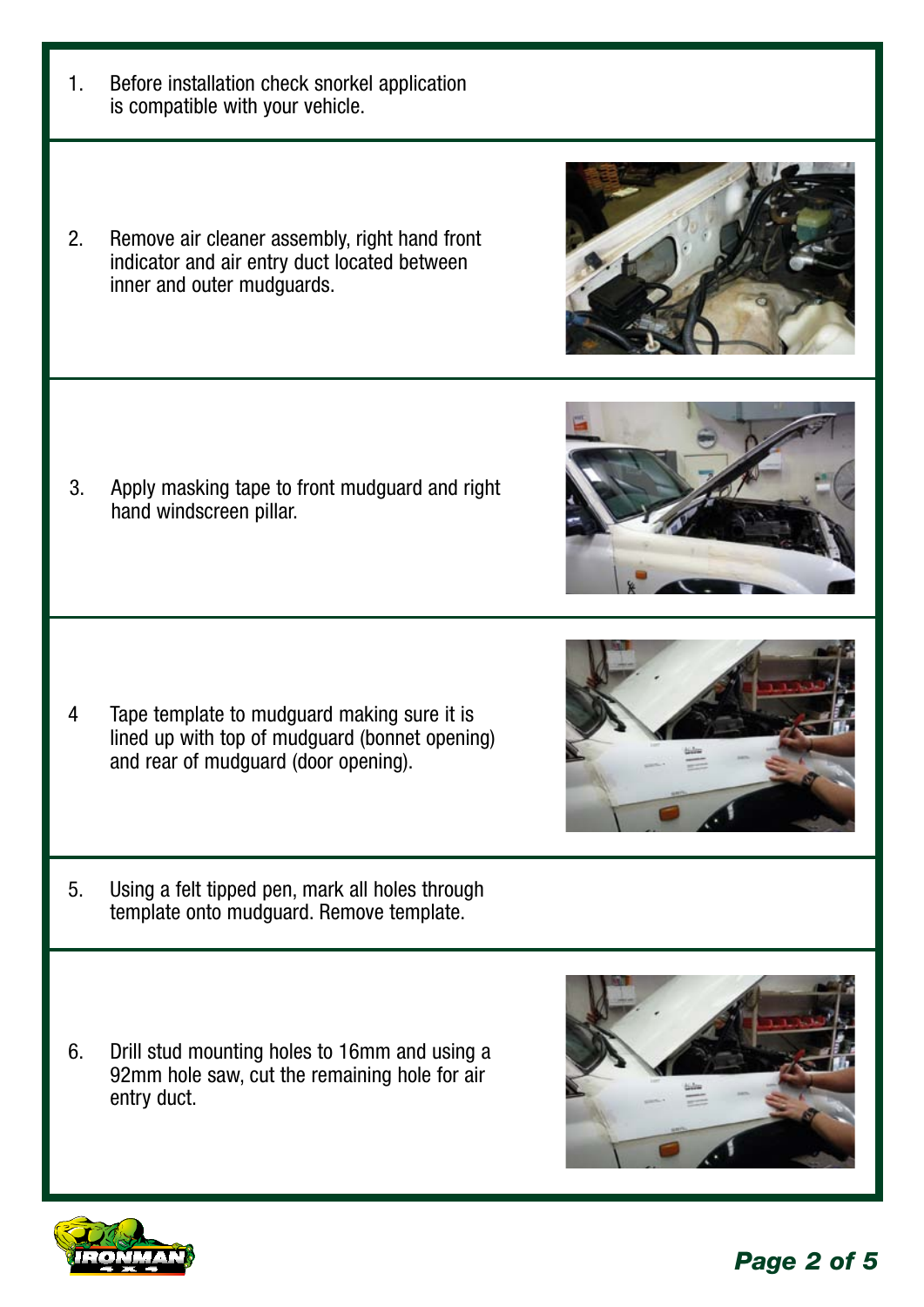- 7. De-burr and rust-proof all holes (this applies to all holes drilled after this step).
- 8. Using thread-lock screw all studs into snorkel body and attach pillar mounting bracket loosely to snorkel using M6 bolts provided.
- 9. Hold snorkel body in position on mudguard and mark position of the pillar mounting bracket on pillar and remove snorkel.

10. Remove bracket from snorkel, hold against pillar in position previously marked and mark three mounting holes.

11. Drill three mounting holes in pillar to 7.5mm. Apply silicone sealant. Insert mounting plugs and attach mounting bracket using three self tapping screws provided (When drilling mounting holes, only drill through outer skin and no further.)

12. Attach pillar mounting bracket with three self tapping screws provided.







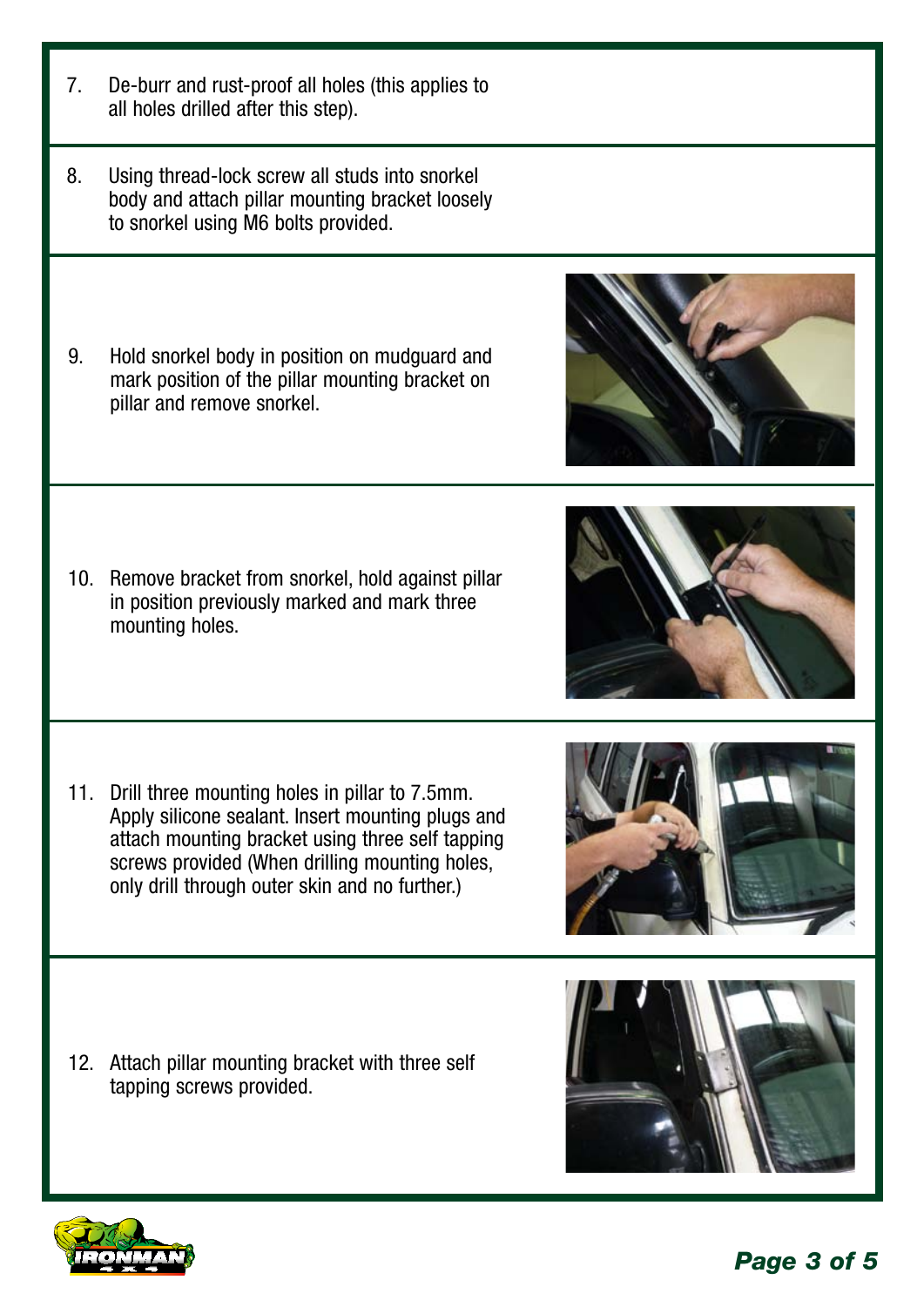*Page 4 of 5*

13. Install snorkel body to vehicle using M8 Nylock Nuts and body washers provided and attach to pillar bracket using M6 bolts provided.

14. Attach rubber joiner to snorkel. Slide two hose clamps over hose but DO NOT tighten at this stage.

15. Refit air cleaner assembly while engaging air entry with rubber joiner.

- 16. Secure rubber joiner with hose clamps. NOTE: Hose clamp for snorkel can be accessed through indicator opening.
- 17. Refit front indicator.